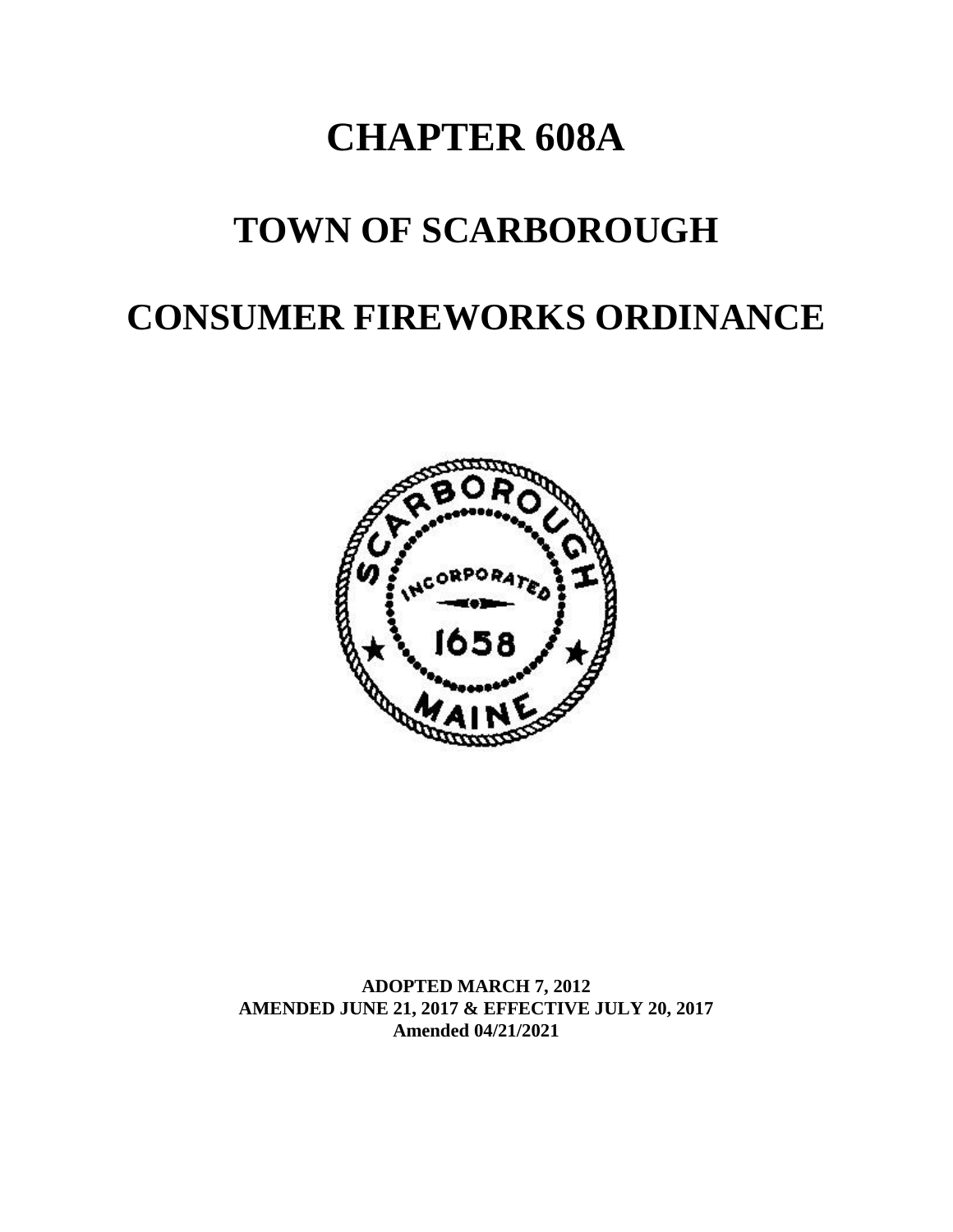# **TABLE OF CONTENTS**

| SECTION IV: Use of Consumer Fireworks Restricted [amended 06/21/17; 04/21/2021]  1 |  |
|------------------------------------------------------------------------------------|--|
|                                                                                    |  |
|                                                                                    |  |
|                                                                                    |  |
|                                                                                    |  |
|                                                                                    |  |
| RESPECT YOUR NEIGHBORS CONSUMER FIREWORKS GUIDELINES                               |  |
|                                                                                    |  |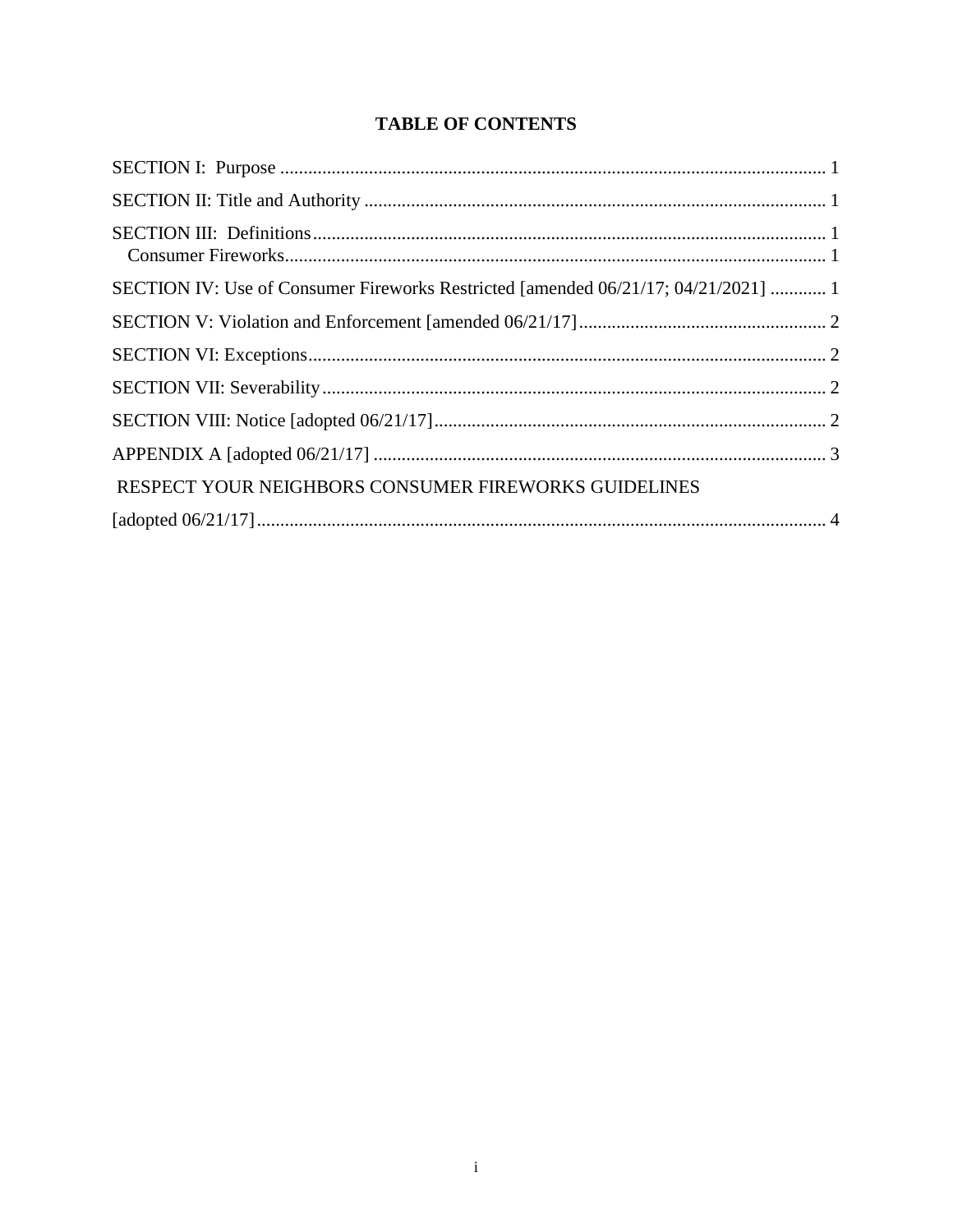### **CHAPTER 608A TOWN OF SCARBOROUGH CONSUMER FIREWORKS ORDINANCE**

#### **SECTION I: Purpose**

This Ordinance regulates the use of consumer fireworks to ensure the safety of the residents and property owners of the Town of Scarborough and of the general public.

### **SECTION II: Title and Authority**

This Ordinance shall be known as the "Town of Scarborough Consumer Fireworks Ordinance." It is adopted pursuant to the enabling provisions of the Maine Constitution, the provisions of 30-A M.R.S.A. § 3001, and the provisions 8 M.R.S.A. § 223-A.

### **SECTION III: Definitions**

The following words, terms and phrases, when used in this chapter, shall have the meanings ascribed to them in this section, except where the context clearly indicates a different meaning:

**Consumer Fireworks –** "Consumer fireworks" has the same meaning as in 27 Code of Federal Regulations, Section 555.11 or subsequent provision, but includes only products that are tested and certified by a 3rd-party testing laboratory as conforming with United States Consumer Product Safety Commission standards, in accordance with 15 United States Code, Chapter 47. "Consumer fireworks" does not include the following products:

A. Missile-type rockets, as defined by the State Fire Marshal by rule;

- B. Helicopters and aerial spinners, as defined by the State Fire Marshal by rule; and
- C. Sky rockets and bottle rockets. For purposes of this definition, "sky rockets and bottle rockets" means cylindrical tubes containing not more than 20 grams of chemical composition, as defined by the State Fire Marshal by rule, with a wooden stick attached for guidance and stability that rise into the air upon ignition and that may produce a burst of color or sound at or near the height of flight.

## **SECTION IV: Use of Consumer Fireworks Restricted**

A person shall not use, display, fire, or cause to be exploded (collectively, "Setting Off") consumer fireworks within the Town of Scarborough or in or from any watercraft within waters of the Town except upon the following conditions:

- a) All of Scarborough with the exception of the ocean side Spurwink Road beginning at the intersection of Black Point Road and Spurwink Road to the Cape Elizabeth line, fireworks are prohibited.
- b) Upon submission of a Notification of Intent to the Scarborough Fire Department in the form appended hereto as Appendix A or through the town's website at [www.scarboroughmaine.org/](https://www.scarboroughmaine.org/residents/fireworks)residents/fireworks
- c) Only during the following days and times:
	- i. July 3<sup>rd</sup> and 4<sup>th</sup> and December 31<sup>st</sup> and January 1<sup>st</sup>, beginning at 9:00 a.m. and ending at 10:00 p.m.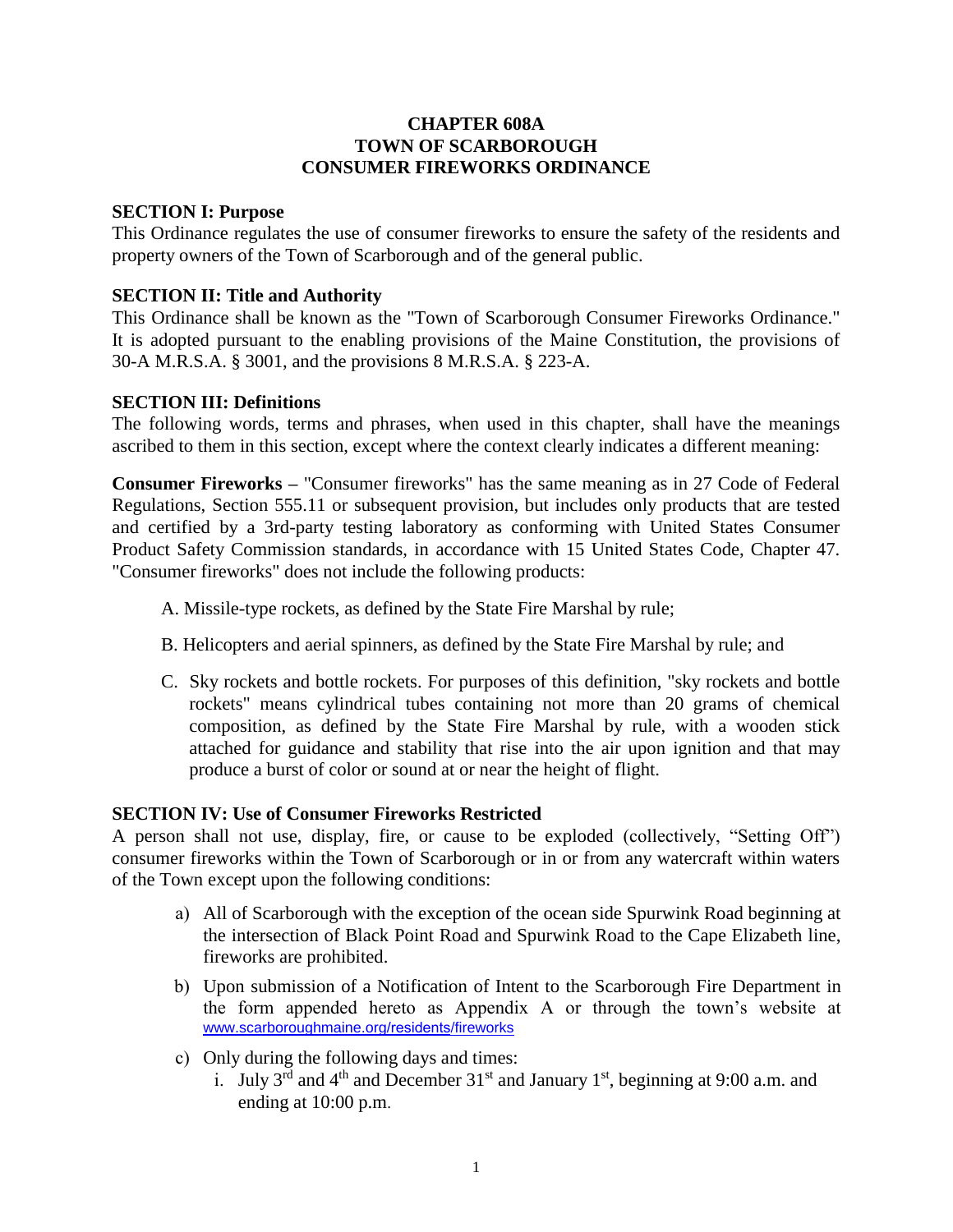### **SECTION V: Violation and Enforcement**

- a) PENALTY FOR VIOLATION: Any person who violates the provisions of this Ordinance and the owner of any property upon which any violation of the ordinance occurs, shall commit a civil violation punishable by a penalty of not less than one hundred dollars (\$100.00) and not more than five hundred dollars (\$500.00) plus attorney's fees and costs to be recovered by the Town of Scarborough for its use. Each day such violation occurs or continues to occur shall constitute a separate violation.
- b) ENFORCEMENT: This Ordinance shall be enforced by the Town of Scarborough Police Department.
- c) INJUNCTION: In addition to any other remedies available at law or equity, the Town of Scarborough, acting through its Town Manager, may apply to any court of competent jurisdiction to enjoin any planned, anticipated or threatened violation of this Ordinance.
- d) SEIZURE & DISPOSAL OF CONSUMER FIREWORKS: The Town may seize consumer fireworks that the Town has probable cause to believe are used or sold in violation of this Ordinance and shall forfeit seized consumer fireworks to the State for disposal.

## **SECTION VI: Exceptions**

This Ordinance does not apply to a person or group of persons issued a fireworks display permit by the Town of Scarborough pursuant to the Town of Scarborough Fireworks Display Ordinance, Chapter 608, and/or the State of Maine in accordance with 8 M.R.S.A. §§ 227-A to 237.

The regulation of the display of fireworks shall otherwise be as provided for in the Town of Scarborough Fireworks Display Ordinance, Chapter 608, and any other applicable state or federal law or regulation.

#### **SECTION VII: Severability**

In the event that any section, subsection or portion of this Ordinance shall be declared by any court of competent jurisdiction to be invalid for any reason, such decision shall not be deemed to affect the validity of any other section, subsection or portion of this Ordinance.

#### **SECTION VIII: Notice**

Any authorized retailer for the sale of Consumer Fireworks in the Town of Scarborough shall provide written notice at the time of sale to all purchasers of Consumer Fireworks at their Scarborough retail stores that Notification of Intent, as set forth in SECTION IV above is required for use of Consumer Fireworks in the Town of Scarborough.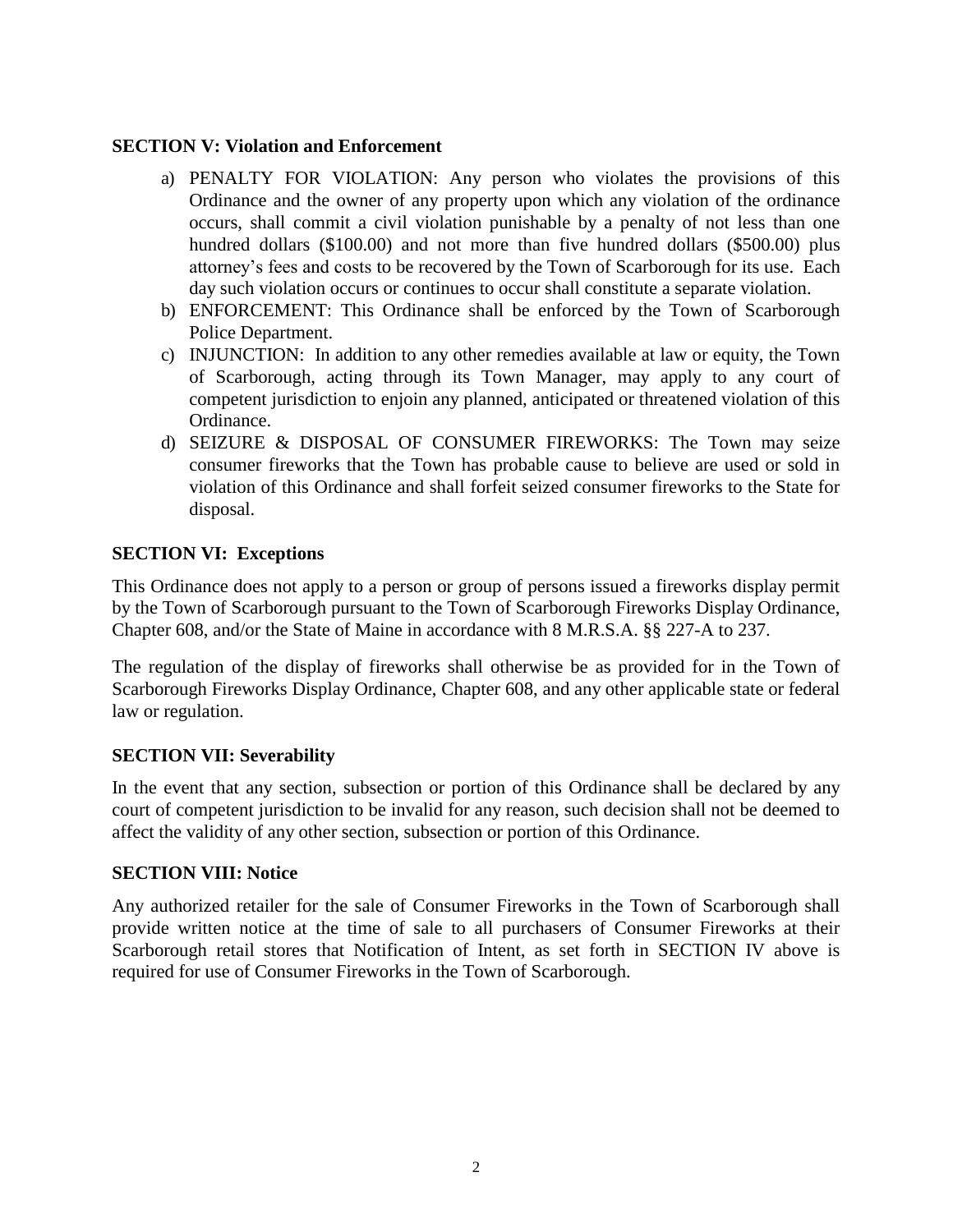## **Appendix A**

# **Consumer Fireworks Notification of Intent**

| Name:                                                                                                                                                                                                                               | Date:      |
|-------------------------------------------------------------------------------------------------------------------------------------------------------------------------------------------------------------------------------------|------------|
|                                                                                                                                                                                                                                     | Phone:     |
| Email Address: No. 1996. The Second Second Second Second Second Second Second Second Second Second Second Second Second Second Second Second Second Second Second Second Second Second Second Second Second Second Second Seco      | [Optional] |
| <b>Location Requested:</b> The contract of the contract of the contract of the contract of the contract of the contract of the contract of the contract of the contract of the contract of the contract of the contract of the cont |            |
| Dates Requested:                                                                                                                                                                                                                    |            |

I understand that this Notification of Intent applies only to the dates listed and may be made null by the Scarborough Fire Department if weather conditions so warrants.

If the location is other than a property owned by me, I have permission of the owner of the property.

I have liability insurance for any bodily injury or property damage that may result from fireworks use.

If have read the Respect Your Neighbors Guidelines of the Town of Scarborough, attached hereto and agree to follow its terms.

Signature of Applicant

===========================================================

Official Use Only

Date Received:

Authorized Signature Date signed